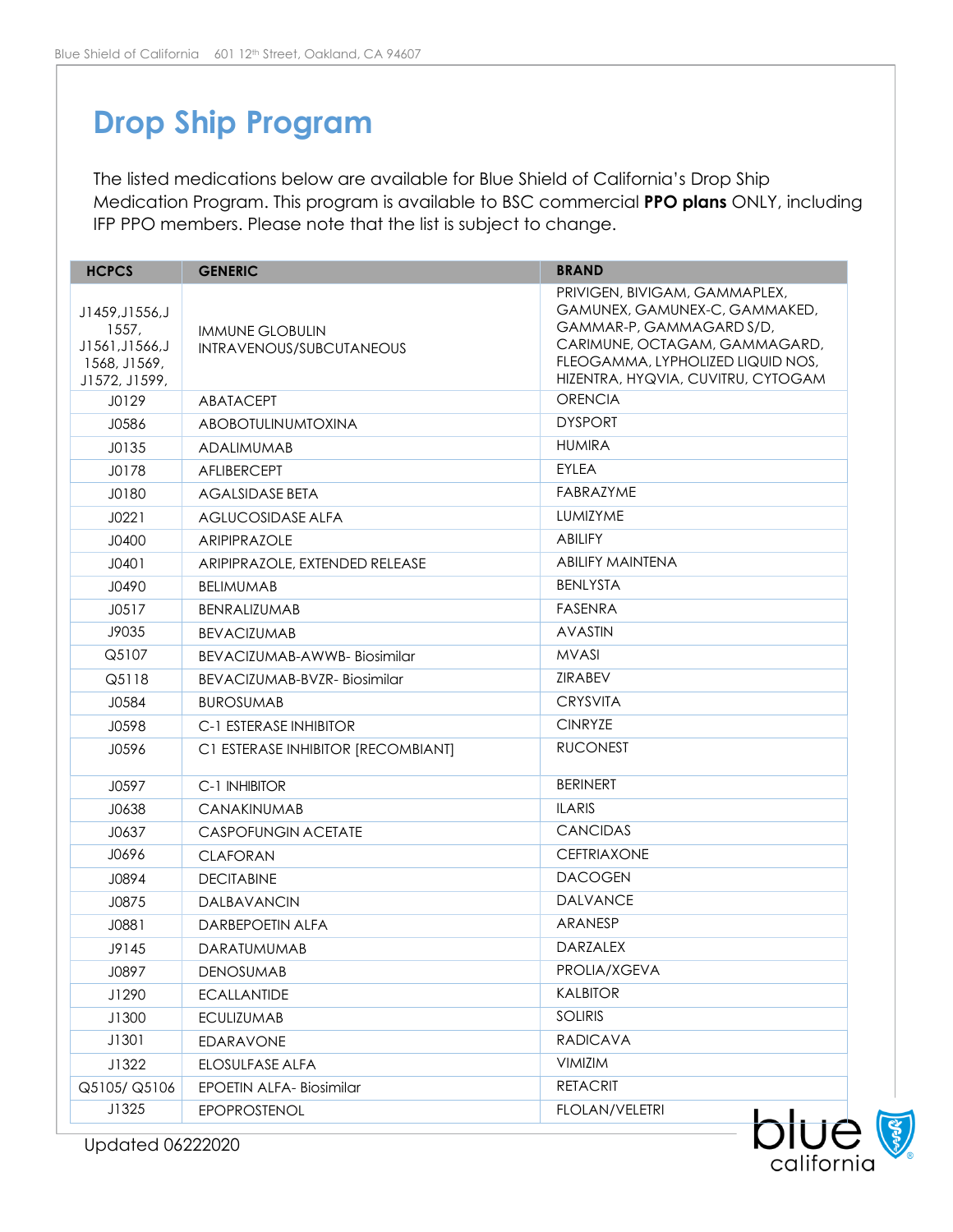| <b>HCPCS</b> | <b>GENERIC</b>                            | <b>BRAND</b>                   |
|--------------|-------------------------------------------|--------------------------------|
| J1438        | <b>ETANERCEPT</b>                         | <b>ENBREL</b>                  |
| J7307        | ETONOGESTREL IMPLANT SYSTEM               | <b>NEXPLANON</b>               |
| Q5101        | FILGRASTIM-Biosimilar                     | <b>ZARXIO</b>                  |
| Q5110        | FILGRASTIM-AAFI-Biosimilar                | <b>NIVESTYM</b>                |
| J1458        | <b>GALSULFASE</b>                         | NAGLAZYME                      |
| J1460        | <b>GAMMA GLOBULIN 1 CC INJ</b>            | BAYGAM, GAMASTAN               |
| J1602        | <b>GOLIMUMAB INTRAVENOUS</b>              | <b>SIMPONI ARIA</b>            |
| J9225        | HISTERLIN IMPLANT                         | <b>VANTAS/ SUPPRELIN LA</b>    |
| J1726        | HYDROXYPROGESTERONE CAPROATE              | <b>MAKENA</b>                  |
| J1729        | HYDROXYPROGESTERONE CAPROATE<br>(GENERIC) | <b>GENERIC Makena</b>          |
| J1746        | IBALIZUMAB-UIYK                           | <b>TROGARZO</b>                |
| J1740        | <b>IBANDRONATE SODIUM</b>                 | <b>BONIVA</b>                  |
| J1744        | <b>ICATIBANT</b>                          | <b>FIRAZYR</b>                 |
| J1786        | <b>IMUGLUCERASE</b>                       | <b>CEREZYME</b>                |
| J0588        | <b>INCOBOTULINUMTOXIN A</b>               | <b>XEOMIN</b>                  |
| J1745        | <b>INFLIXIMAB</b>                         | <b>REMICADE</b>                |
| Q5104        | <b>INFLIXIMAB-ABDA-Biosimilar</b>         | <b>RENFLEXIS</b>               |
| Q5121        | INFLIXIMAB-AXXQ- Biosimilar               | <b>AVSOLA</b>                  |
| Q5103        | INFLIXIMAB-DYYB- Biosimilar               | <b>INFLECTRA</b>               |
| J1930        | LANREOTIDE INJECTION                      | SOMATULINE DEPOT               |
| J1950        | LEUPROLIDE ACETATE DEPOT 3.75MG           | LUPRON DEPOT                   |
| J9217        | LEUPROLIDE ACETATE DEPOT 7.5MG            | <b>LUPRON DEPOT</b>            |
| J9218        | LEUPROLIDE ACETATE, NON-DEPOT             | <b>LUPRON</b>                  |
| J0641        | <b>LEVOLEUCIVORIN</b>                     | <b>FUSILEV</b>                 |
| J7296        | LEVONORGESTREL-RELEASING IUD              | <b>KYLEENA</b>                 |
| J7297        | LEVONORGESTREL-RELEASING IUD              | LILETTA                        |
| J7298        | LEVONORGESTREL-RELEASING IUD              | <b>MIRENA</b>                  |
| J7301        | LEVONORGESTREL-RELEASING IUD              | <b>SKYLA</b>                   |
| J2020        | LINEZOLID INJECTION                       | ZYVOX                          |
| J1050        | MEDROXYPROGESTERONE ACETATE               | DEPO-PROVERA                   |
| J2182        | MEPOLIZUMAB                               | <b>NUCALA</b>                  |
| J2248        | MICAFUNGIN SODIUM                         | <b>MYCAMINE</b>                |
| J2323        | NATALIZUMAB                               | <b>TYSABRI</b>                 |
| J2350        | <b>OCRELIZUMAB</b>                        | <b>OCREVUS</b>                 |
| J2354        | OCTREOTIDE INJ, NON-DEPOT                 | SANDOSTATIN                    |
| J2353        | OCTREOTIDE INJECTION, DEPOT               | SANDOSTATIN LAR                |
| J2358        | OLANZAPINE, LONG ACTING                   | <b>ZYPREXA RELPREVV</b>        |
| J2357        | <b>OMALIZUMAB</b>                         | <b>XOLAIR</b>                  |
| J0585        | <b>ONABOTULINUMTOXINA</b>                 | <b>BOTOX</b>                   |
| J2426        | PALIPERIDONE PALMITATE, EXTENDED RELEASE  | <b>INVEGA, INVEGA SUSTENNA</b> |
| 90378        | PALIVIZUMAB                               | <b>SYNAGIS</b>                 |